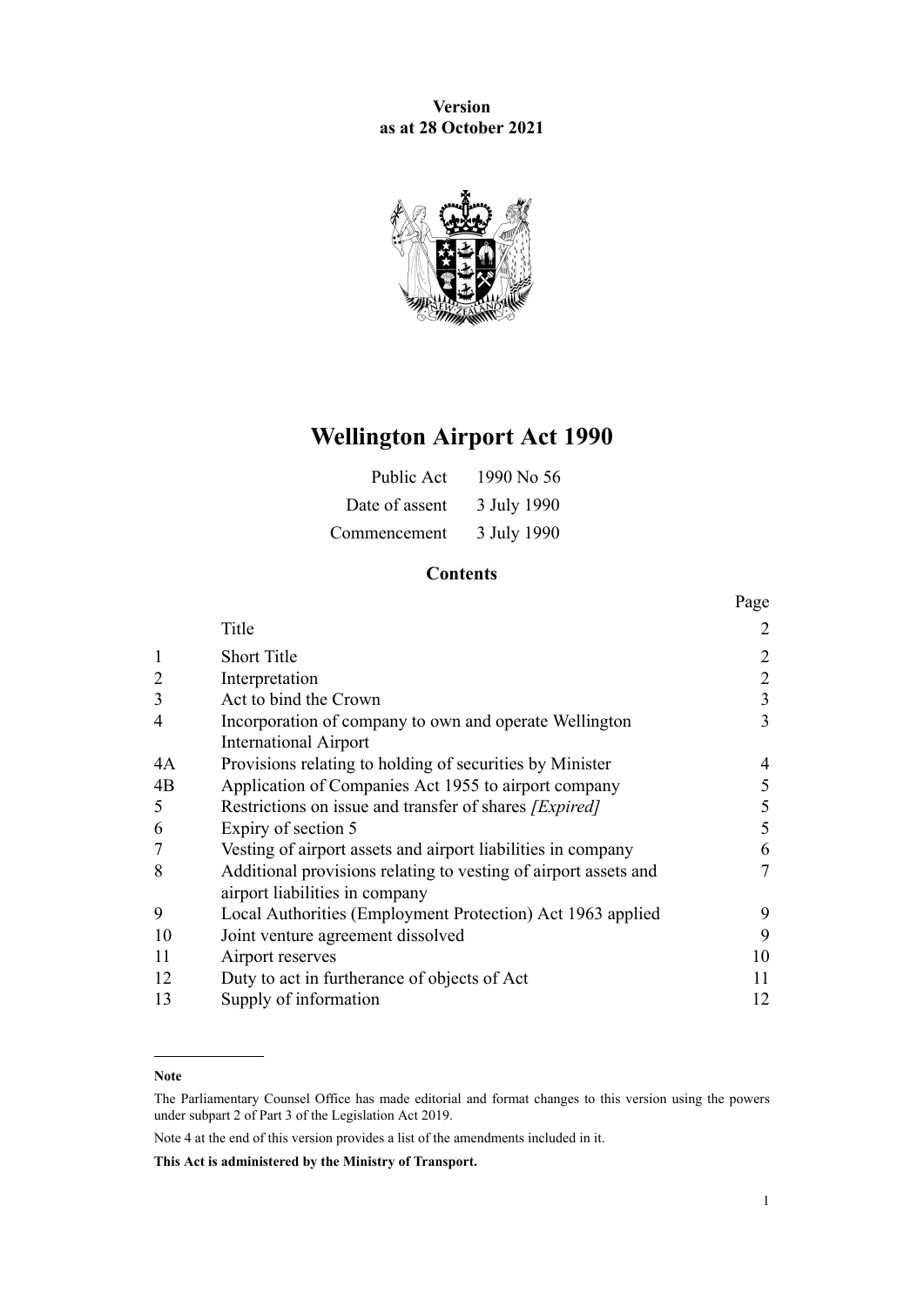<span id="page-1-0"></span>**An Act to provide for the incorporation of a company to own and operate Wel‐ lington International Airport, for the transfer of airport assets and liabilities of the Crown and the Wellington City Council to that company, and for the pay‐ ment to the Crown and the Wellington City Council of the existing reserves of the airport**

#### **1 Short Title**

This Act may be cited as the Wellington Airport Act 1990.

#### **2 Interpretation**

In this Act, unless the context otherwise requires,—

**agreement** has the same meaning as in [section 29\(1\)](http://legislation.govt.nz/pdflink.aspx?id=DLM98411) of the State-Owned Enterprises Act 1986

**airport** means the Wellington International Airport at Rongotai in the Welling‐ ton Land District, being an area of approximately 100 hectares which includes a runway, an international terminal and a domestic terminal, and other build‐ ings, installations, and facilities

**airport assets** means any assets of the Crown or the Council (whether held jointly or severally) that are held or used for the purposes of, or in relation to, the airport or that are held for future use for the purposes of the airport; but does not include—

- (a) any assets declared by the Ministers by any notice in the *Gazette* not to be airport assets; or
- (b) airport reserves other than any airport reserves designated by the Minis‐ ter of Finance by any notice in the *Gazette* to be airport assets for the purposes of this Act; or
- (c) any assets owned by the Crown that are used for airways services or safety; or
- (d) any assets owned by the Crown that are used for meteorological pur‐ poses

**airport liabilities** means any liabilities of the Crown or the Council (whether incurred jointly or severally) that were incurred for the purposes of the airport and includes contingent liabilities and any obligation to pay money or do any act for the purpose of obtaining title to airport assets; but does not include any liabilities declared by the Ministers by any notice in the *Gazette* not to be air‐ port liabilities

**airport reserves** means the reserves as shown in the accounts for the year end‐ ing on 31 March 1989 of the joint venture for the establishment and operation of the airport constituted under the joint venture agreement and any amounts that ought properly to be treated as being of the same character which accrue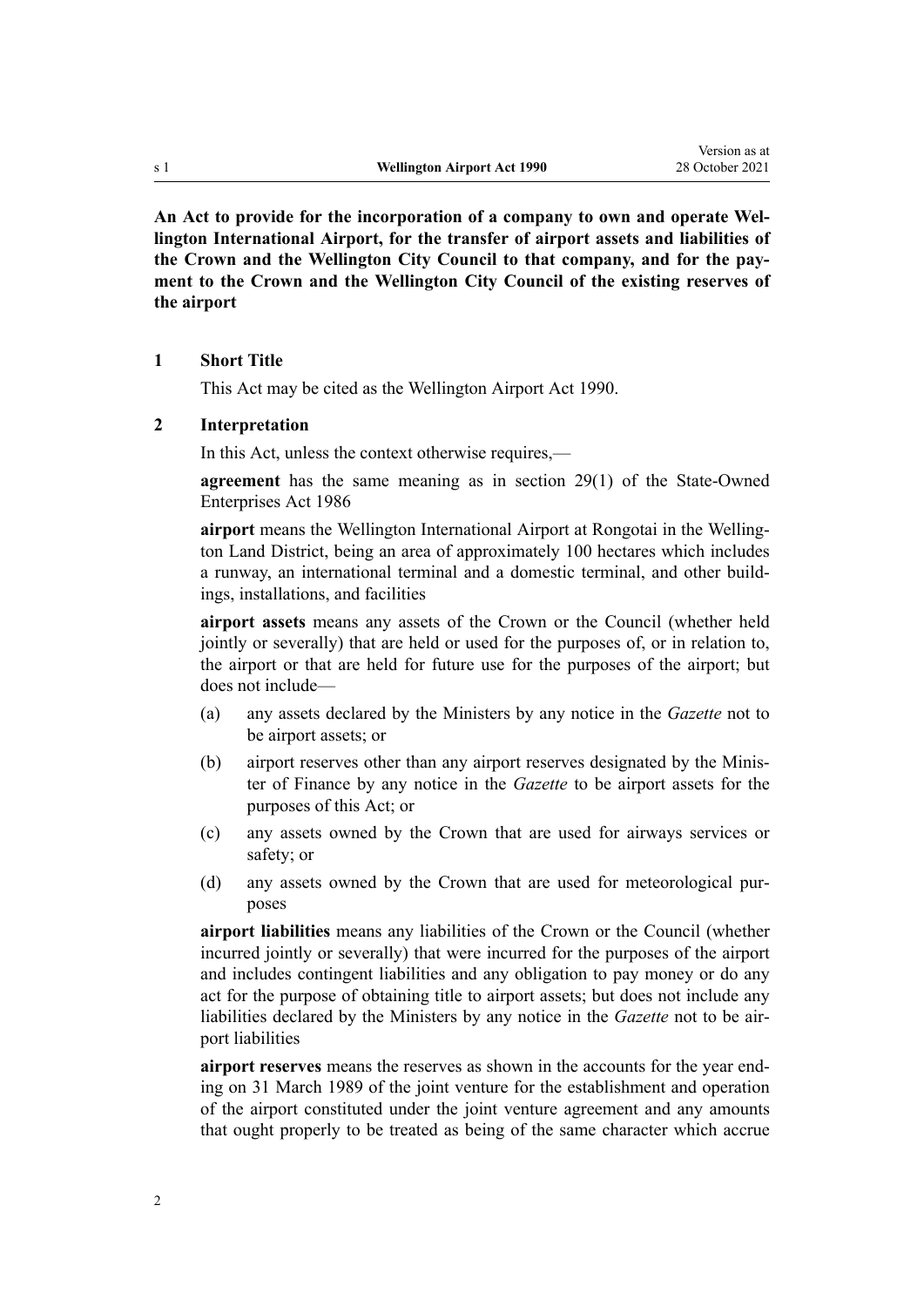<span id="page-2-0"></span>immediately before the vesting day; but in any event a sum of not less than \$7,000,000

**assets** has the same meaning as in [section 29\(1\)](http://legislation.govt.nz/pdflink.aspx?id=DLM98411) of the State-Owned Enterprises Act 1986

**company** means the company formed and registered under section 4

**Council** means the Wellington City Council

**debt security** has the same meaning as in [section 2\(1\)](http://legislation.govt.nz/pdflink.aspx?id=DLM26805) of the Securities Act 1978

**equity security** has the same meaning as in [section 2\(1\)](http://legislation.govt.nz/pdflink.aspx?id=DLM26805) of the Securities Act 1978

**joint venture agreement** means the deed dated 15 February 1967 made between Her Majesty the Queen acting by and through the Minister of Civil Aviation and the Minister of Works of the one part and the body corporate called the Mayor, Councillors, and Citizens of the City of Wellington of the other part

**land** has the same meaning as in [section 2](http://legislation.govt.nz/pdflink.aspx?id=DLM269037) of the Land Transfer Act 1952

**liabilities** has the same meaning as in [section 29\(1\)](http://legislation.govt.nz/pdflink.aspx?id=DLM98411) of the State-Owned Enter‐ prises Act 1986

**local authority** has the same meaning as in [section 2](http://legislation.govt.nz/pdflink.aspx?id=DLM379829) of the Airport Authorities Act 1966

**Ministers** means the Minister of Finance and the Minister for State-Owned Enterprises acting on behalf of the Crown

**vesting day** means the date specified in the first Order in Council made by the Governor-General under [section 7](#page-5-0).

Compare: 1987 No 195 [s 2](http://legislation.govt.nz/pdflink.aspx?id=DLM125376); 1988 No 18 s 2

Section 2 **Ministers**: substituted, on 1 February 1998, by [section 2](http://legislation.govt.nz/pdflink.aspx?id=DLM403241) of the Wellington Airport Amend‐ ment Act 1996 (1996 No 95).

# **3 Act to bind the Crown**

This Act shall bind the Crown. Compare: 1987 No 195 [s 3](http://legislation.govt.nz/pdflink.aspx?id=DLM125616)

# **4 Incorporation of company to own and operate Wellington International Airport**

- (1) Notwithstanding any enactment or rule of law, the Ministers may form and register under the Companies Act 1955 a public company limited by shares that—
	- (a) has such name as the Ministers shall decide; and
	- (b) has a memorandum of association and articles of association in such form as the Ministers may determine.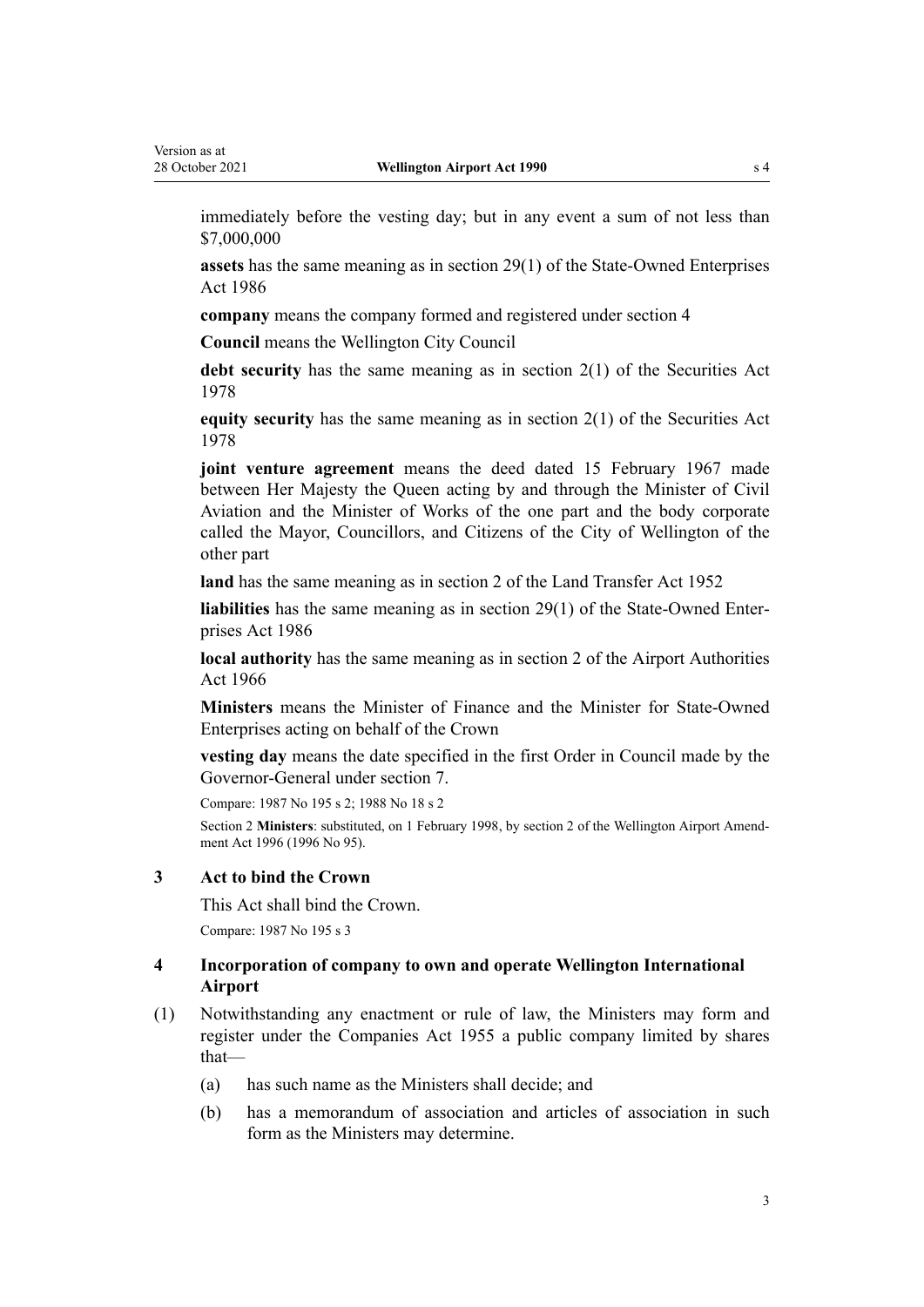- <span id="page-3-0"></span>(2) The Ministers and their nominees may subscribe for equity securities in the company to be issued on its incorporation.
- (3) The Ministers may subscribe for or hold any other equity securities or debt securities issued by the company.
- (4) The memorandum of association and articles of association of the company shall be laid before the House of Representatives by the Minister of Civil Aviation and Meteorological Services within 12 sitting days after the incorporation of the company.
- (5) All money required to be paid by the Ministers on subscribing or applying for, or being allotted, equity securities or debt securities of the company shall be paid for out of a Crown Bank Account out of money appropriated by Parliament for that purpose.
- (6) The Ministers may from time to time exercise all or any of the Crown's rights and powers as the holder of any equity securities or any debt securities of the company.
- (7) On and after the vesting day the company shall be deemed to be an airport company within the meaning, and for the purposes, of the [Airport Authorities](http://legislation.govt.nz/pdflink.aspx?id=DLM379823) [Act 1966.](http://legislation.govt.nz/pdflink.aspx?id=DLM379823)
- (8) Nothing in section 134 of the Companies Act 1955 or [section 3A](http://legislation.govt.nz/pdflink.aspx?id=DLM379886) of the Airport Authorities Act 1966 applies to the company.

Compare: 1987 No 195 [s 4](http://legislation.govt.nz/pdflink.aspx?id=DLM125617); 1988 No 128 [s 28\(1\)](http://legislation.govt.nz/pdflink.aspx?id=DLM136193)

Section 4(5): amended, on 25 January 2005, pursuant to [section 65R\(3\)](http://legislation.govt.nz/pdflink.aspx?id=DLM162942) of the Public Finance Act 1989 (1989 No 44).

# **4A Provisions relating to holding of securities by Minister**

- (1) Equity securities and debt securities issued by the company and held in the name of a person described as one of the Ministers shall be held by the person for the time being holding the office of that Minister.
- (2) Notwithstanding any other enactment or rule of law, it shall not be necessary to complete or register a transfer of securities upon a change in the person holding the office of the shareholding Minister.
- (3) A Minister may at any time or times, by written notice to the company, author‐ ise, on such terms and conditions as are specified in the notice, such person as the Minister thinks fit to act as the Minister's representative at any or all of the meetings of shareholders of the company or of any class of such shareholders, and any person so authorised shall be entitled to exercise the same powers on behalf of the Minister as the Minister could exercise if present in person at the meeting or meetings.

Section 4A: inserted, on 10 August 1992, by [section 39](http://legislation.govt.nz/pdflink.aspx?id=DLM269410) of the Civil Aviation Amendment Act 1992 (1992 No 75).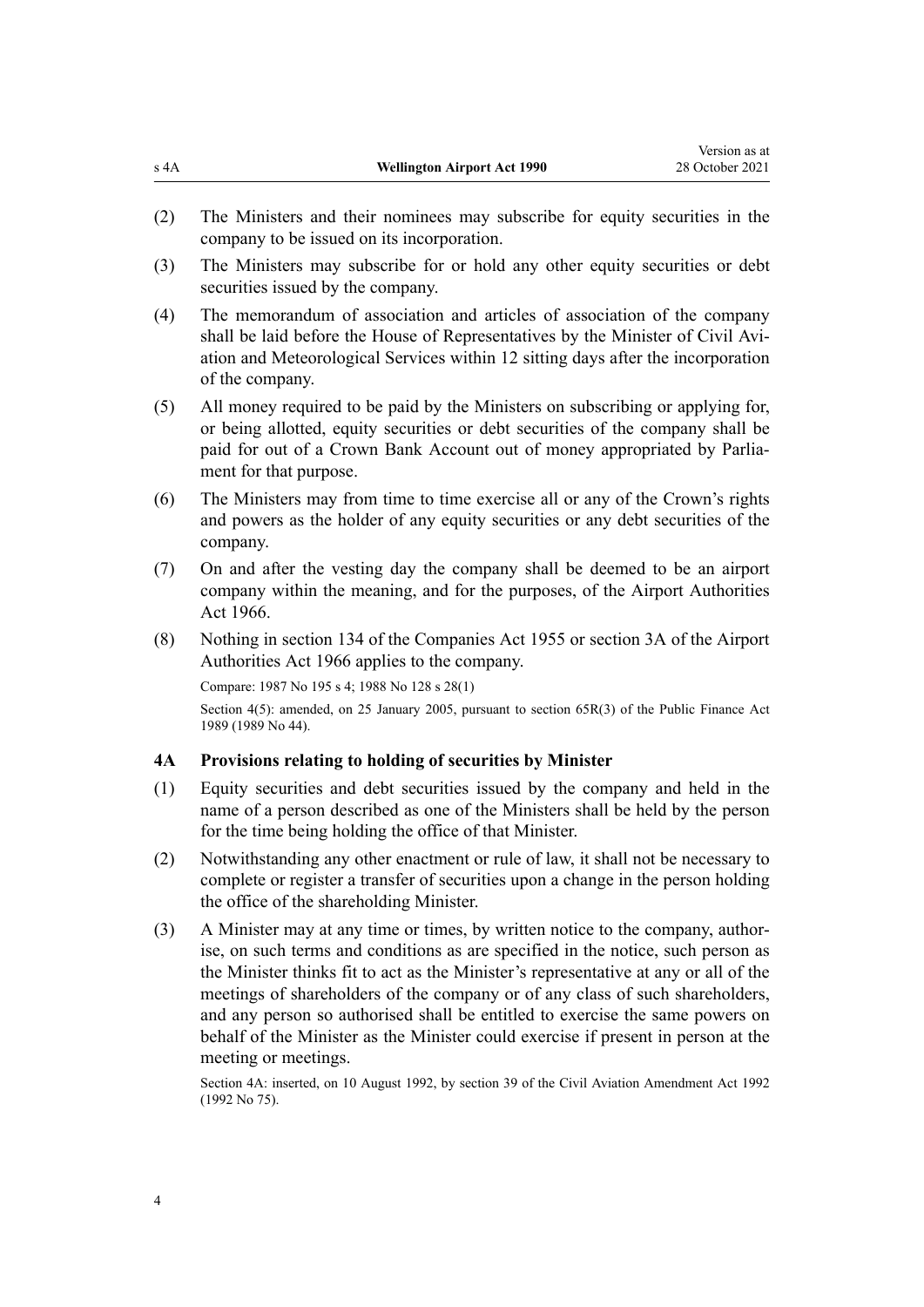# <span id="page-4-0"></span>**4B Application of Companies Act 1955 to airport company**

- (1) Notwithstanding the Companies Act 1955, but subject to subsection (3) of this section, the company may be formed or reconstituted as if the reference to the figure "7" in section 13(1) of the Companies Act 1955 were a reference to the figure "2".
- (2) In the application of the Companies Act 1955 to the company, the following provisions of the Companies Act 1955 shall, subject to subsection (3), be construed as if references therein to 7 members were references to 2 members:
	- (a) section 41, as to carrying on business when the number of members is reduced below the legal minimum:
	- (b) section  $217(d)$ , as to winding-up by the court when the number of members is reduced below the legal minimum:
	- (c) section  $219(a)(i)$ , as to the presentation of a winding-up petition by a contributory when the number of members is reduced below the legal minimum.
- (3) Subsections (1) and (2) shall have effect only if all equity securities in the air‐ port company are held by—
	- (a) a Minister of the Crown or his or her nominee; or
	- (b) a local authority within the meaning of the [Local Government Act 2002](http://legislation.govt.nz/pdflink.aspx?id=DLM170872) or its nominee; or
	- (c) any combination of persons referred to in paragraphs (a) and  $(b)$ ,—

and shall cease to have effect upon the transfer of any equity securities in the airport company to any other person.

Section 4B: inserted, on 10 August 1992, by [section 39](http://legislation.govt.nz/pdflink.aspx?id=DLM269410) of the Civil Aviation Amendment Act 1992 (1992 No 75).

Section 4B(3)(b): amended, on 1 July 2003, by [section 262](http://legislation.govt.nz/pdflink.aspx?id=DLM174088) of the Local Government Act 2002 (2002 No 84).

# **5 Restrictions on issue and transfer of shares**

#### *[Expired]*

Section 5: expired, on 1 May 1992, by [clause 2](http://legislation.govt.nz/pdflink.aspx?id=DLM153834) of the Wellington Airport Act Order 1992 (SR 1992/67).

# **6 Expiry of section 5**

- (1) Section 5 shall expire with the close of the date appointed for its expiry by the Governor-General by Order in Council.
- (2) Nothing in [section 4](#page-2-0) shall limit the persons who may subscribe for, hold, acquire, or dispose of any equity securities or debt securities issued by the company on or after the expiry of section 5.
- (3) An order under this section is secondary legislation (*see* [Part 3](http://legislation.govt.nz/pdflink.aspx?id=DLM7298343) of the Legis‐ lation Act 2019 for publication requirements).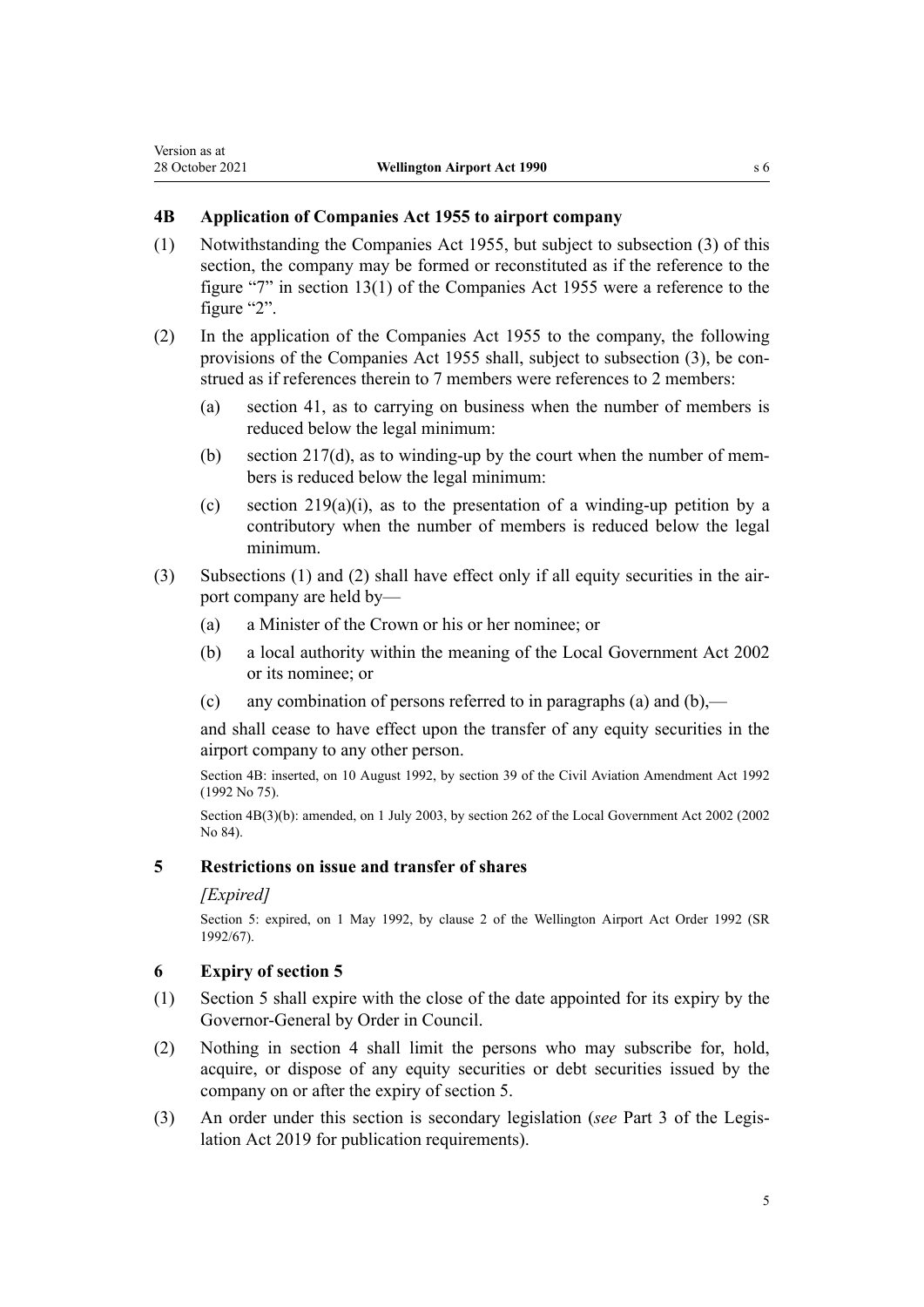<span id="page-5-0"></span>

| Legislation Act 2019 requirements for secondary legislation made under this section |                                                                                                  |                                    |  |
|-------------------------------------------------------------------------------------|--------------------------------------------------------------------------------------------------|------------------------------------|--|
| <b>Publication</b>                                                                  | PCO must publish it on the legislation website and notify LA19 s $69(1)(c)$<br>it in the Gazette |                                    |  |
| Presentation                                                                        | The Minister must present it to the House of<br>Representatives                                  | LA19 s 114, Sch 1<br>cl $32(1)(a)$ |  |
| <b>Disallowance</b><br>This note is not part of the Act.                            | It may be disallowed by the House of Representatives                                             | LA19 ss 115, 116                   |  |

Section 6(3): inserted, on 28 October 2021, by [section 3](http://legislation.govt.nz/pdflink.aspx?id=LMS268932) of the Secondary Legislation Act 2021 (2021 No 7).

# **7 Vesting of airport assets and airport liabilities in company**

- (1) The Ministers may, at any time or times, prepare a list or lists specifying the airport assets and airport liabilities which in the opinion of the Ministers should be vested in the company in accordance with this Act.
- (2) Every list prepared under subsection (1) shall—
	- (a) contain a description of each asset and liability, either individually or as a group or class; and
	- (b) state the value attributed by the Ministers to each asset and liability, either individually or as a group or class; and
	- (c) be signed by the Ministers; and
	- (d) be laid before the House of Representatives by the Minister for State-Owned Enterprises within 12 sitting days of its being signed.
- (3) The Governor-General may, at any time or times, by Order in Council, vest in the company on a date specified in the order the airport assets and airport liabilities specified in the order, being assets and liabilities set out in a list pre‐ pared pursuant to subsection (1) and which is referred to in the order.
- (4) Every Order in Council under subsection (3) shall—
	- (a) specify the kind, number, nominal value, and terms of any equity securities that shall be issued by the company consequent upon the vesting in it of the airport assets and airport liabilities referred to in the order; and
	- (b) specify the kind, number, nominal value, and terms (including interest) of any debt securities that shall be issued by the company consequent upon the vesting in it of the airport assets and airport liabilities referred to in the order; and
	- (c) specify the date on which the equity securities and debt securities shall be issued.
- (5) On the date specified in the Order in Council pursuant to subsection (4)(c) the company shall—
	- (a) issue to the Ministers and the Council in accordance with subsection (6), and as fully paid up, equity securities of such kind, number, nominal value, and terms as are specified in the order: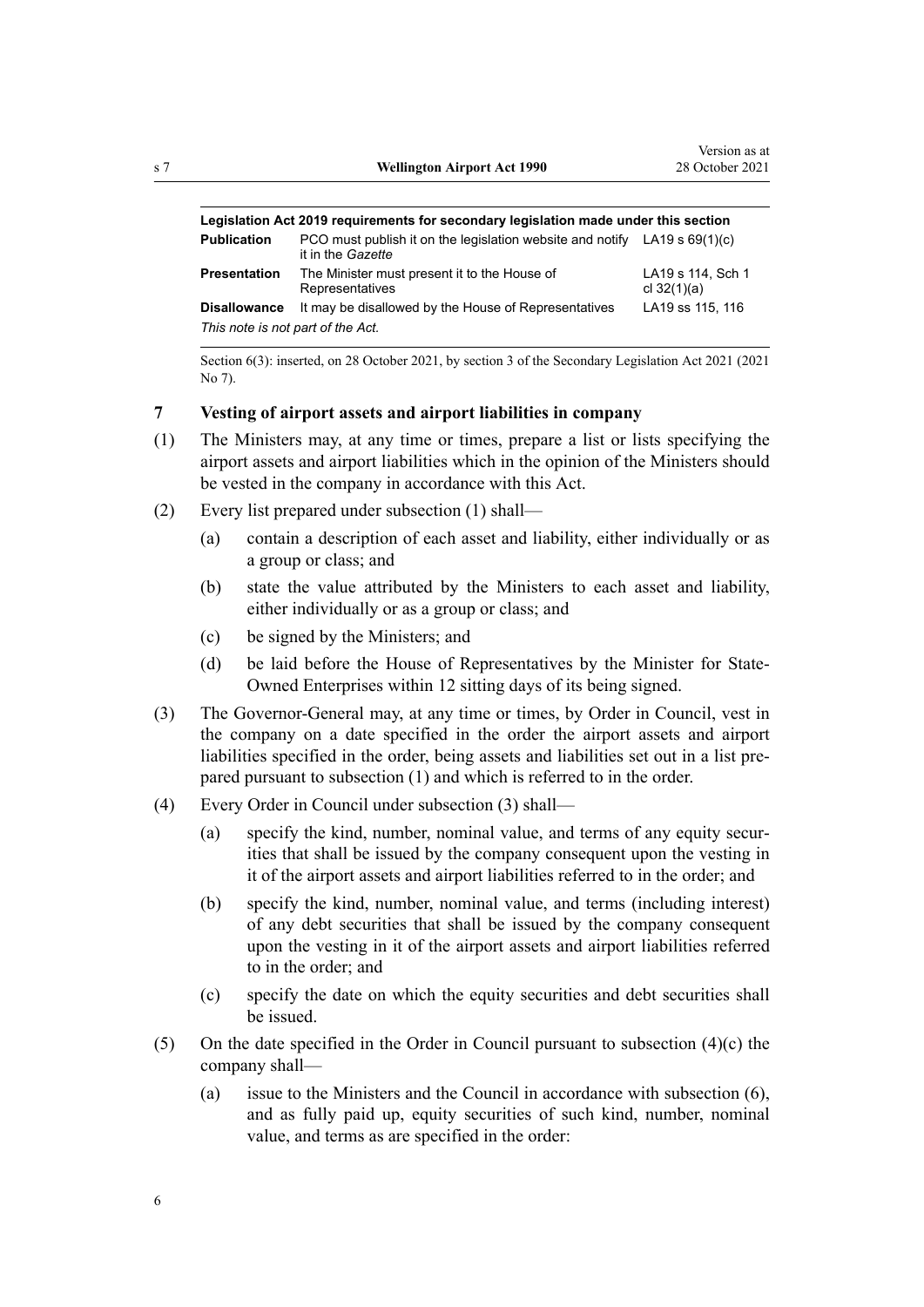- <span id="page-6-0"></span>(b) issue to the Ministers and the Council in accordance with subsection (7) debt securities of such kind, number, nominal value, and terms as are specified in the order.
- (6) Equity securities issued by the company under subsection (5) shall be issued—
	- (a) 66% to the Ministers in equal proportions; and
	- (b) 34% to the Council—

except that on the first issue of such equity securities under paragraph (a) the equity securities issued shall be reduced by the number of equity securities sub‐ scribed for and issued on the incorporation of the company.

- (7) Debt securities issued under subsection (5) shall be issued—
	- (a) 66% to the Minister of Finance; and
	- (b) 34% to the Council.
- (8) Nothing in subsections (1)(b) and (2) of section 60 of the Companies Act 1955 shall apply in respect of equity securities issued pursuant to subsection (5).
- (9) Assets that are fixed to, or are under or over, any land may vest in the company under this Act notwithstanding that no interest in the land also vests in the company under this Act and in any such case the asset and the land shall be regarded as separate assets each capable of separate ownership.
- (10) Land to which any assets are fixed, and land under or over which are any assets, may vest in the company under this Act notwithstanding that no interest in the assets also vests in the company under this Act and in any such case the asset and the land shall be regarded as separate assets each capable of separate ownership.
- (11) *[Repealed]*

Compare: 1987 No 195 [s 7](http://legislation.govt.nz/pdflink.aspx?id=DLM125631); 1988 No 18 s 3

Section 7(2)(d): amended, on 1 February 1998, by [section 3](http://legislation.govt.nz/pdflink.aspx?id=DLM403242) of the Wellington Airport Amendment Act 1996 (1996 No 95).

Section 7(11): repealed, on 28 October 2021, by [section 3](http://legislation.govt.nz/pdflink.aspx?id=LMS268932) of the Secondary Legislation Act 2021 (2021 No 7).

# **8 Additional provisions relating to vesting of airport assets and airport liabilities in company**

- (1) Nothing effected or authorised by this Act—
	- (a) shall be regarded as placing the Crown, the Council or any other person in breach of contract or confidence or as otherwise making any of them guilty of a civil wrong; or
	- (b) shall be regarded as giving rise to a right for any person to terminate or cancel any contract or arrangement or to accelerate the performance of any obligation; or
	- (c) shall be regarded as placing the Crown, the Council or any other person in breach of any enactment or rule of law or contractual provision pro‐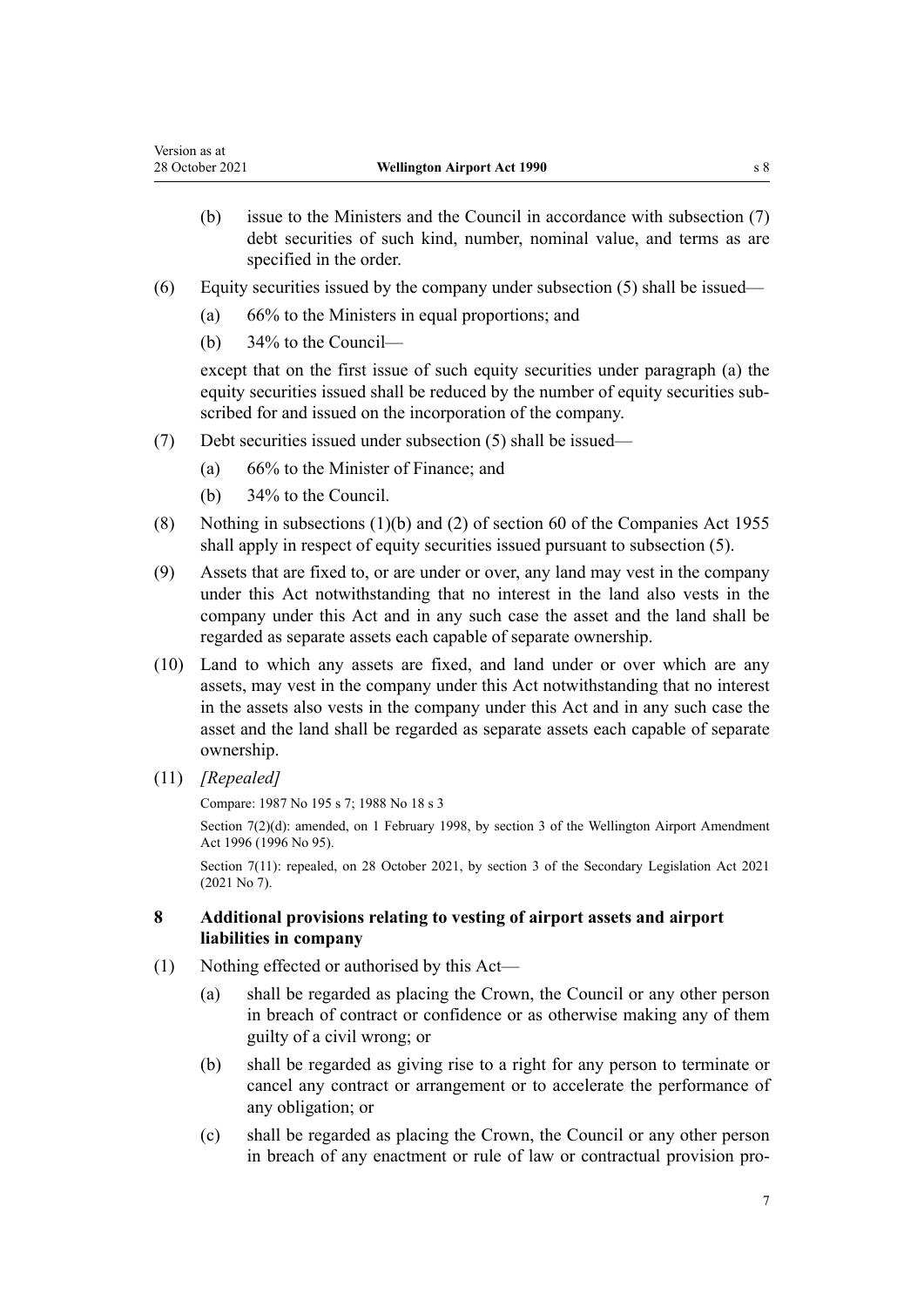hibiting, restricting, or regulating the assignment or transfer of any property or the disclosure of any information; or

- (d) shall release any surety from any obligation; or
- (e) shall invalidate or discharge any contract or security.
- (2) Where an asset or liability is vested in the company under this Act—
	- (a) the Crown, or the Council, as the case may be, shall remain liable to any third party as if the asset or liability had not been so vested; and in any such case the company shall indemnify the Crown, or the Council in respect of any liability arising under this subsection:
	- (b) any satisfaction or performance by the company in respect of the asset or liability shall be deemed to be also satisfaction or performance by the Crown, or the Council, as the case may be:
	- (c) any satisfaction or performance in respect of the asset or liability by any third party to the benefit of the company shall be deemed to be also to the benefit of the Crown, or the Council, as the case may be.
- (3) District Land Registrars are hereby authorised and directed to make such entries in their respective registers and do everything necessary to give effect to the vesting of any land or any estate or interest in land under this Act.
- (4) The provisions of this Act that provide for the vesting of assets or liabilities in the company shall have effect notwithstanding any enactment, rule of law or agreement and, in particular, but without limitation, the provisions of this Act that provide for the vesting of land in the company shall have effect notwith‐ standing any provision contained in the [Land Act 1948](http://legislation.govt.nz/pdflink.aspx?id=DLM250585), the [Reserves Act 1977](http://legislation.govt.nz/pdflink.aspx?id=DLM444304), or the [Public Works Act 1981](http://legislation.govt.nz/pdflink.aspx?id=DLM45426) or in any other Act relating to land.
- (4A) Where land has been transferred to the company under this Act, [sections 40](http://legislation.govt.nz/pdflink.aspx?id=DLM46055) and [41](http://legislation.govt.nz/pdflink.aspx?id=DLM46068) of the Public Works Act 1981 shall, after that transfer, apply to the land as if the company were the Crown and the land had not been transferred under this Act.
- (5) A certificate, signed by the Chief Surveyor for the land district in which the land is situated, that any land described in the certificate, or described in any document on which the certificate appears, is land to which subsection (4) applies, shall be sufficient evidence, in the absence of proof to the contrary, that that subsection applies to the land.
- (6) All land that vests in the company and that is subject to the [Land Act 1948](http://legislation.govt.nz/pdflink.aspx?id=DLM250585) or the [Reserves Act 1977](http://legislation.govt.nz/pdflink.aspx?id=DLM444304) shall cease to be subject to the [Land Act 1948](http://legislation.govt.nz/pdflink.aspx?id=DLM250585) or the [Reserves Act 1977,](http://legislation.govt.nz/pdflink.aspx?id=DLM444304) as the case may be, from the date on which it vests in the company.
- (7) Where by virtue of this Act any land vests in the company the land shall vest in the company for an estate in fee simple subject to all leases, agreements to lease, and easements existing in respect of any part of that land immediately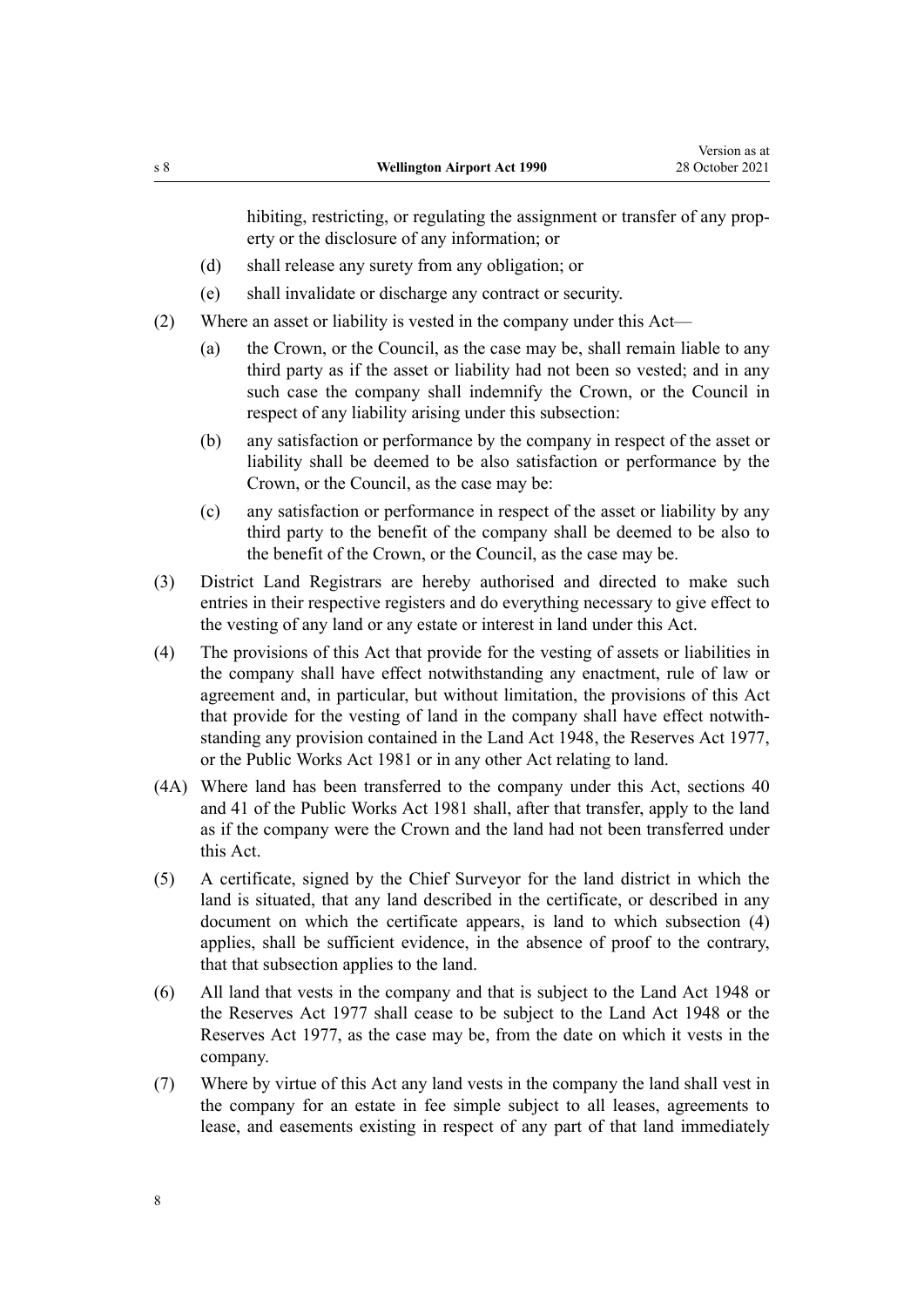<span id="page-8-0"></span>before the land vests in the company but otherwise freed and discharged from all trusts and reservations affecting it.

Compare: 1986 No 124 [s 24\(3\)](http://legislation.govt.nz/pdflink.aspx?id=DLM98075); 1987 No 195 [s 7](http://legislation.govt.nz/pdflink.aspx?id=DLM125631)

Section 8(4A): inserted, on 10 August 1992, by [section 39](http://legislation.govt.nz/pdflink.aspx?id=DLM269410) of the Civil Aviation Amendment Act 1992 (1992 No 75).

# **9 Local Authorities (Employment Protection) Act 1963 applied**

- (1) The Local Authorities (Employment Protection) Act 1963 shall, notwithstand‐ ing its repeal on 1 November 1990 by [section 55](http://legislation.govt.nz/pdflink.aspx?id=DLM159287) of the Local Government Amendment Act (No 2) 1989, apply, with effect on and from the vesting day, in respect of the employees of the Council as if—
	- (a) the company was a local authority for the purposes of that Act; and
	- (b) the operation of the airport was an undertaking or function transferred from the Council to the company; and
	- (c) the vesting day was the date of transfer; and
	- (d) in section 5(2) of that Act, for the words "Minister, after consultation with the Minister charged with the administration of the Act under which the local authorities or any of them are constituted and after making such other inquiries as he thinks fit, determines", there were substituted the words "Minister of Local Government and the Minister of Civil Aviation and Meteorological Services shall determine"; and
	- (e) every reference in that Act to the expression "2 years" was a reference to the expression "1 year".
- (2) No person to whom the Local Authorities (Employment Protection) Act 1963 applies by virtue of subsection (1) shall be entitled to receive any payment or other benefit, not being a payment or benefit to which that person is entitled under that Act, by reason only of the application of that Act to that person.
- (3) Nothing in the Local Authorities (Employment Protection) Act 1963 (as applied by subsection (1)) shall affect any rights or liabilities under any provi‐ dent, benefit, superannuation, or retirement fund or scheme of any person to whom that Act applies.

Compare: 1987 No 195 [s 8](http://legislation.govt.nz/pdflink.aspx?id=DLM125633)

#### **10 Joint venture agreement dissolved**

- (1) Subject to subsection (2), on the vesting day the joint venture agreement shall, by virtue of this section, be deemed to be unenforceable and of no effect.
- (2) Nothing in subsection (1) limits or affects the liability of any person for breach of the joint venture agreement by reason of any act or omission before the vesting day.

Compare: 1987 No 195 [s 9](http://legislation.govt.nz/pdflink.aspx?id=DLM125634)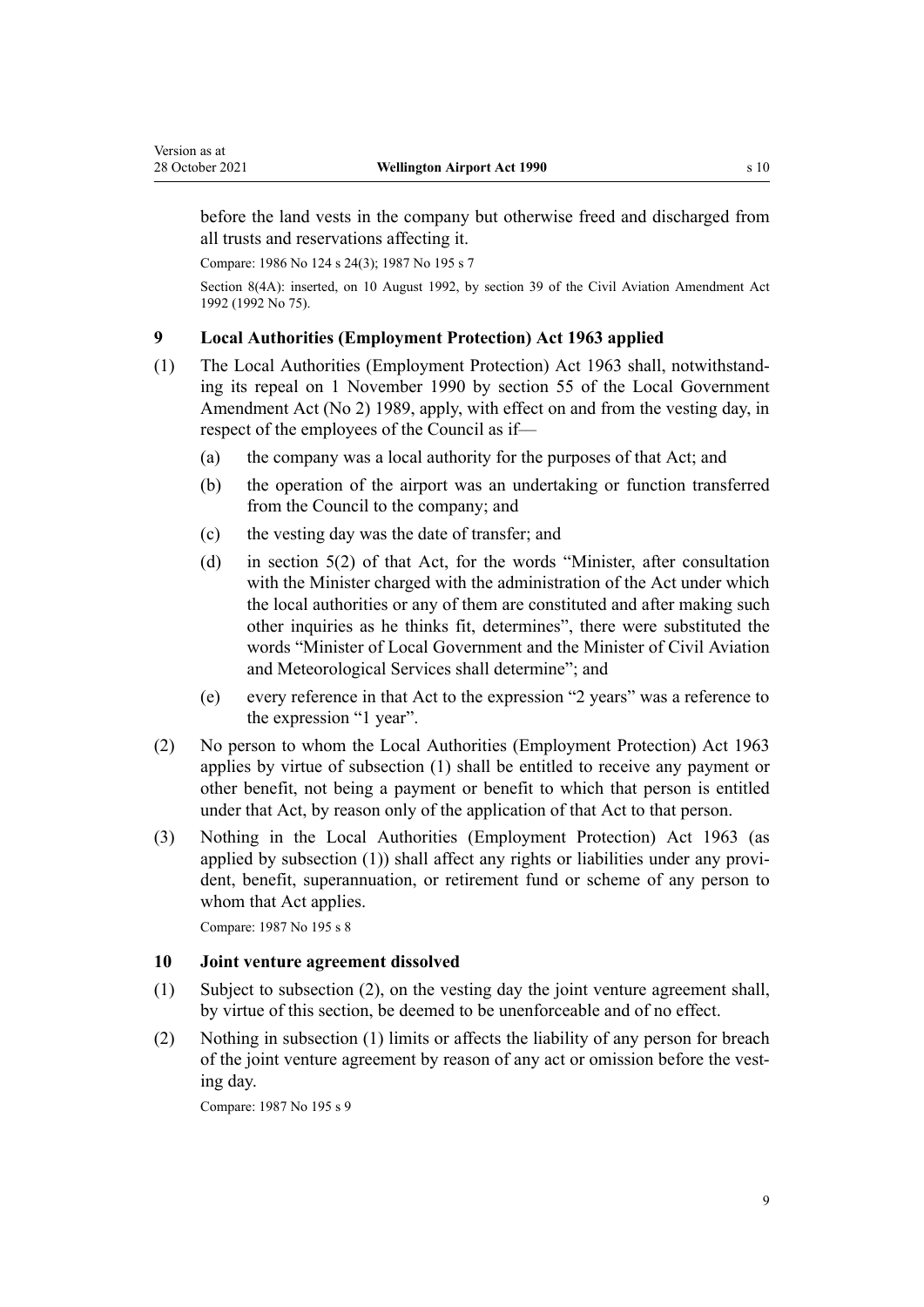# <span id="page-9-0"></span>**11 Airport reserves**

- (1) Notwithstanding the Civil Aviation Act 1964, any other enactment, rule of law, deed or agreement, the Minister of Finance may, from time to time, by notice in writing to the Council require the Council to pay to the Crown and the Council in the proportions specified in subsection (4), such amount as shall be specified in the notice from the airport reserves or transfer to the Crown and the Council, in the proportions specified in that subsection, such securities in which the reserves are held as may be so specified, as the case may be.
- (2) Every notice given under subsection (1) shall be published in the *Gazette*.
- (3) On the date specified in the notice, not being a date earlier than 28 days after the notice is given, or on such later date as may be agreed to by the Minister at the request of the Council, the Council shall, notwithstanding the Civil Aviation Act 1964, any other enactment, rule of law, deed or agreement, pay to the Crown and the Council the amount specified in the notice or transfer to the Crown and the Council the securities specified, as the case may be.
- (4) The amount required to be paid or the securities required to be transferred by the Council pursuant to a notice under this section shall be paid or transfer‐ red—
	- (a) 66% to the Crown; and
	- (b) 34% to the Council.
- (5) Where all or any money payable to the Crown under this section is not paid or securities required to be transferred to the Crown are not transferred, as the case may be, on or before the date specified in the notice or otherwise agreed by the Minister as the date for payment or transfer, the Council shall pay inter‐ est to the Crown—
	- (a) in a case where the Council is required to pay money to the Crown, at the rate of interest specified by the Minister on the amount required to be paid:
	- (b) in a case where the Council is required to transfer securities to the Crown, at the rate of interest specified by the Minister on the market value of the securities on the date on which the securities are required to be transferred.
- (6) A notice may be given under this section whether or not the company has been formed and registered and whether or not the vesting day has been specified.
- (7) All money paid to the Crown pursuant to this section shall be paid into a Crown Bank Account and may, notwithstanding the Civil Aviation Act 1964, any other enactment, rule of law, deed or agreement, be used by the Crown for such purposes as the Crown thinks fit.
- (8) Any securities transferred to the Crown pursuant to this section may, notwith‐ standing the Civil Aviation Act 1964, any other enactment, rule of law, deed or agreement, be retained or sold, or otherwise disposed of by the Crown.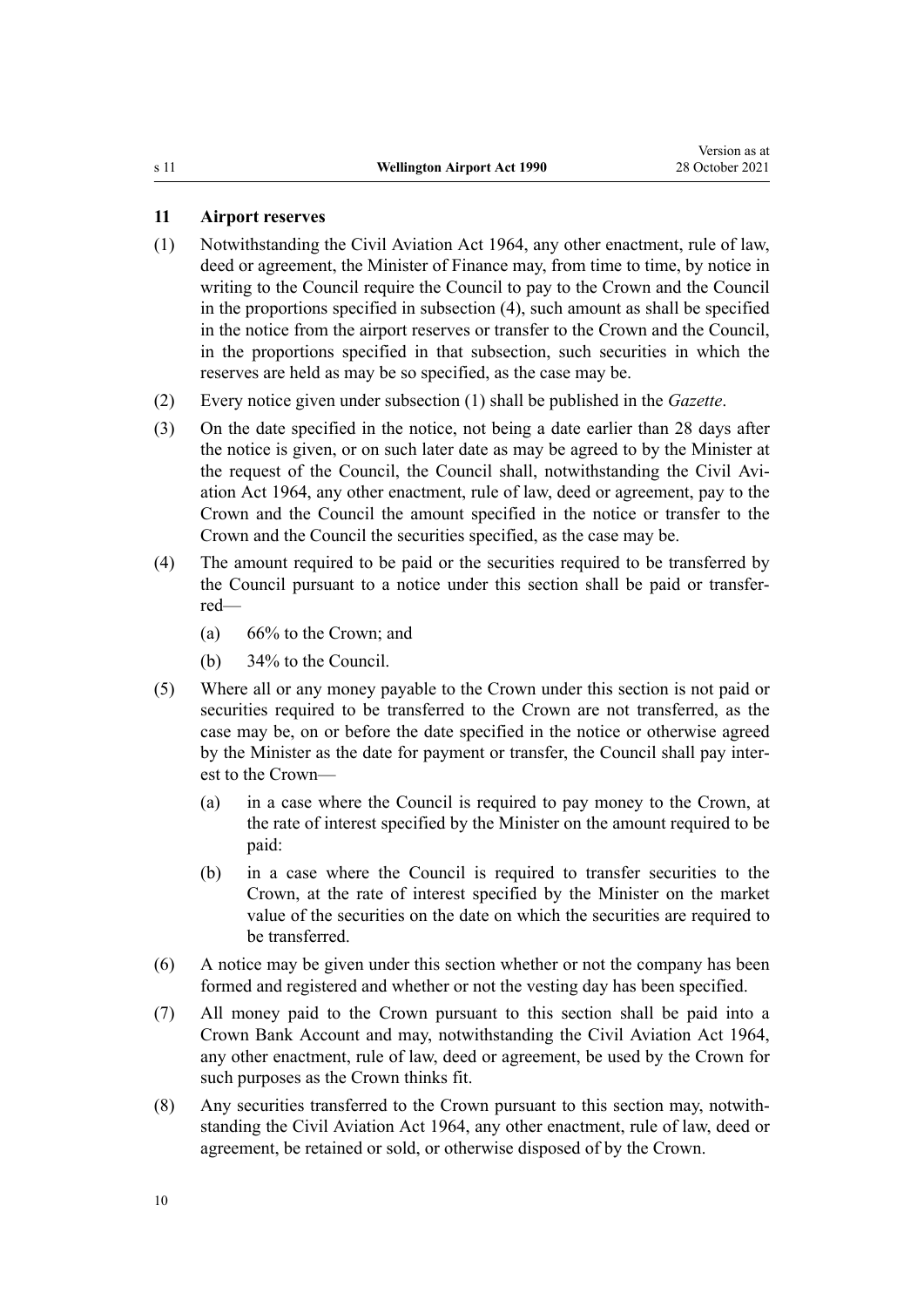- <span id="page-10-0"></span>(9) Any amount paid to the Crown on redemption of such securities or on the sale or other disposition of such securities and any interest received in respect of such securities shall be paid into a Crown Bank Account and may, notwithstanding the Civil Aviation Act 1964, any other enactment, rule of law, deed or agreement, be used for such purposes as the Crown thinks fit.
- (10) Any money paid to the Council pursuant to this section may, notwithstanding the Civil Aviation Act 1964, any other enactment, rule of law, deed or agreement, be used by the Council for such purposes as it thinks fit.
- (11) Any securities transferred to the Council pursuant to this section may, notwith‐ standing the Civil Aviation Act 1964, any other enactment, rule of law, deed or agreement, be retained, or sold or otherwise disposed of by the Council.
- (12) Any amount paid on redemption of such securities or on the sale or other dis‐ position of such securities and any interest received in respect of such securities, may, notwithstanding the Civil Aviation Act 1964, any other enactment, rule of law, deed or agreement, be used for such purposes as the Council thinks fit.

```
Compare: 1987 No 195 s 10(1)–(4), (6)–(13)
```
Section 11(7): amended, on 25 January 2005, pursuant to [section 65R\(3\)](http://legislation.govt.nz/pdflink.aspx?id=DLM162942) of the Public Finance Act 1989 (1989 No 44).

Section 11(9): amended, on 25 January 2005, pursuant to [section 65R\(3\)](http://legislation.govt.nz/pdflink.aspx?id=DLM162942) of the Public Finance Act 1989 (1989 No 44).

# **12 Duty to act in furtherance of objects of Act**

- (1) The Crown and the Council shall at all times do everything in their power to achieve the objectives of this Act and for that purpose, but without limitation, shall do everything in their power to—
	- (a) preserve all airport assets pending the vesting of those assets in the com‐ pany:
	- (b) assist in the preparation of any list or lists of airport assets and airport liabilities:
	- (c) enable the company to take possession of airport assets vested in it under this Act:
	- (d) assist in ascertaining the airport reserves and supplying details relating to investments of those reserves:
	- (e) assist in the transfer of employees to the company.
- (2) The Council shall not, without the written consent of the Ministers,—
	- (a) dispose of, or charge, any airport asset; or
	- (b) enter into, or grant, any lease, licence, concession or other franchise agreement or arrangement of more than 12 months duration relating to an airport asset; or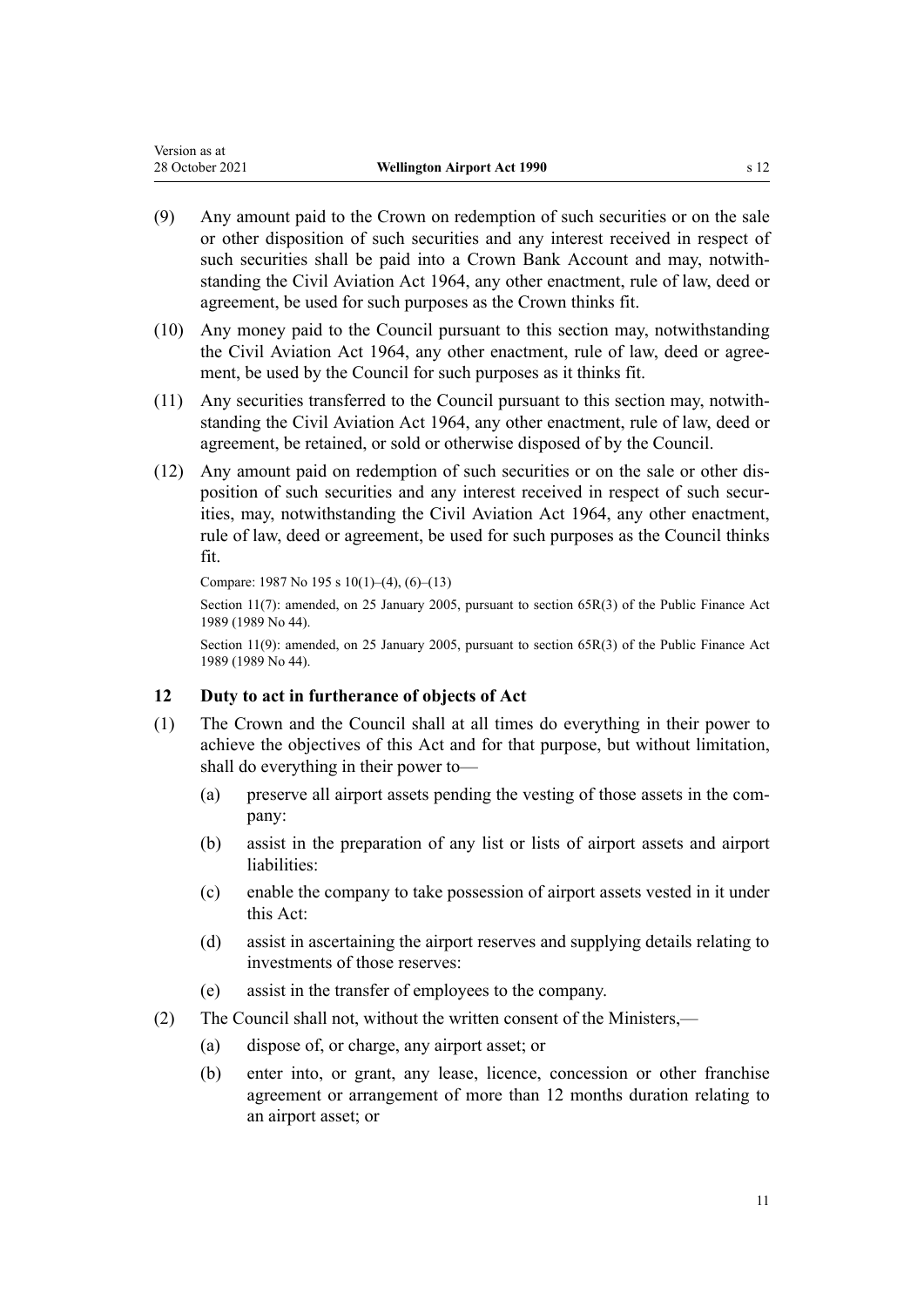<span id="page-11-0"></span>(c) extend the term of any lease, licence, concession or other franchise agreement or arrangement relating to an airport asset for a period exceeding 12 months.

Compare: 1987 No 195 [s 12](http://legislation.govt.nz/pdflink.aspx?id=DLM125640)

# **13 Supply of information**

- (1) The Minister of Finance or the Minister for State-Owned Enterprises may, from time to time, require the Council to make available to that Minister information in its possession or over which it has control relating to the assets, liabilities, management or operation of the airport and the Council shall make that information available to the Minister.
- (2) All information required to be made available under this section shall be made available in a form in which it may be readily understood.

Compare: 1987 No 195 [s 13](http://legislation.govt.nz/pdflink.aspx?id=DLM125641)

Section 13(1): amended, on 1 February 1998, by [section 4](http://legislation.govt.nz/pdflink.aspx?id=DLM403243) of the Wellington Airport Amendment Act 1996 (1996 No 95).